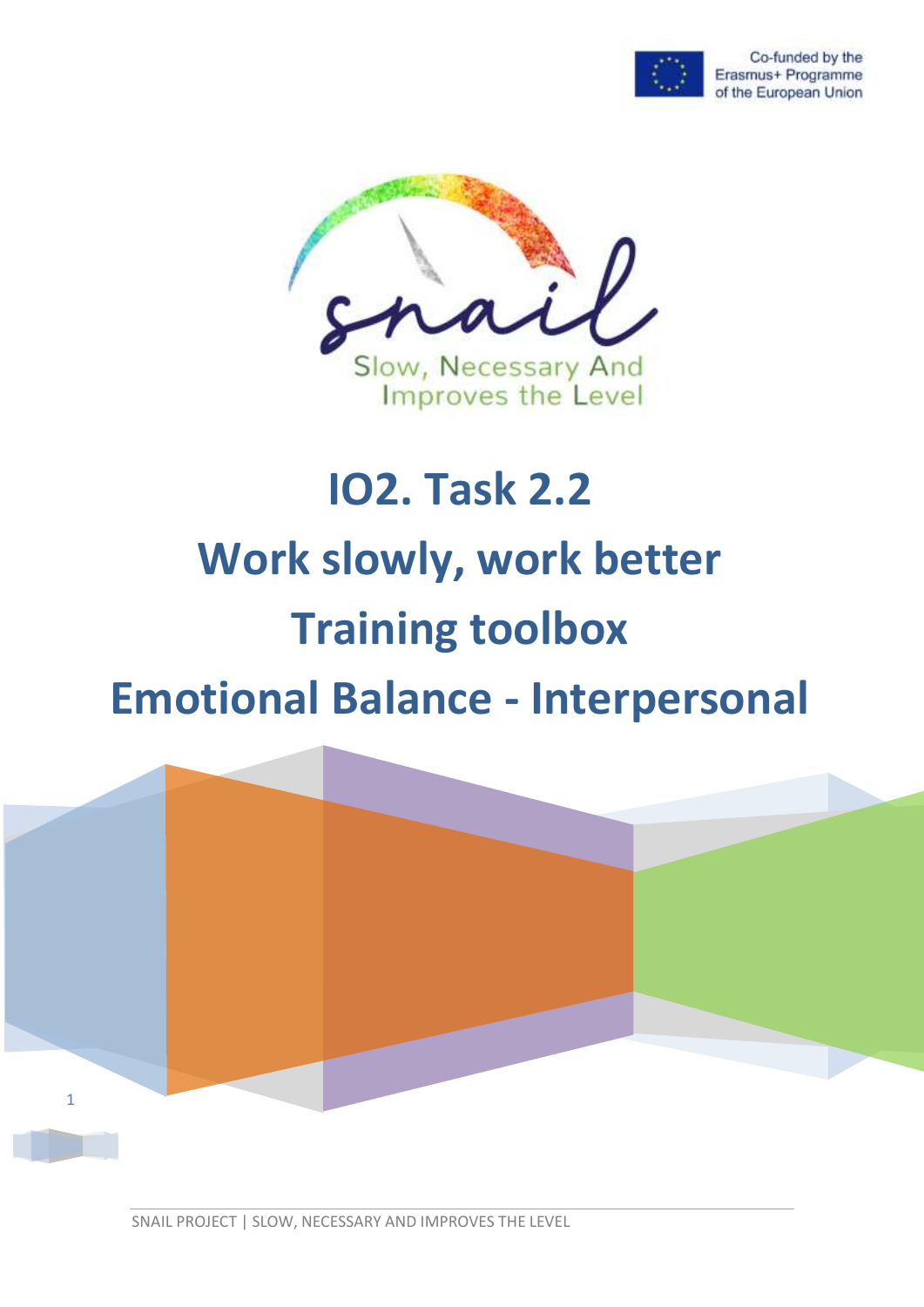

# **NAME OF THE TOOL: The star of balance**

# **ORGANIZATION AND COUNTRY: Indepcie, Spain**

**Online | | Face to face | X** 

## **Overview (What I am going to learn?):**

This activity is intended to make participants aware of the influence of other people's relationships, which can maintain or damage our emotional stability.

## **Objective (What am I going to learn it for?):**

To create a bond with our co-workers to ensure a pleasant working environment.

#### **Materials:**

No materials are required

**Time:**

Between 15 and 20 minutes

#### **Target group:**

Workers and employees of a company

#### **Instructions for facilitators**

This activitity can be done with a group of about 10 people. It is not necessary for the facilitator to enter the dynamic, but it may be necessary if there are few people. If the group is very large, a large space will be required since we are going to form a circle.

It can be done indoors and outdoors.

#### **Tasks and procedure**

- 1. We get the participants to stand in a circle and we assign a number to each one, like this: one, two, one, two....
- 2. The participants hold hands until the circle is tense. Then, without letting go of each other, the people with the number one take a step forward, while the people with the number two take a step backwards.
- 3. This has to be done slowly, in order to find the balance without accidents. Once the balance has been found, it is only necessary to let some time pass for the participants to realise how this balance of forces works.

2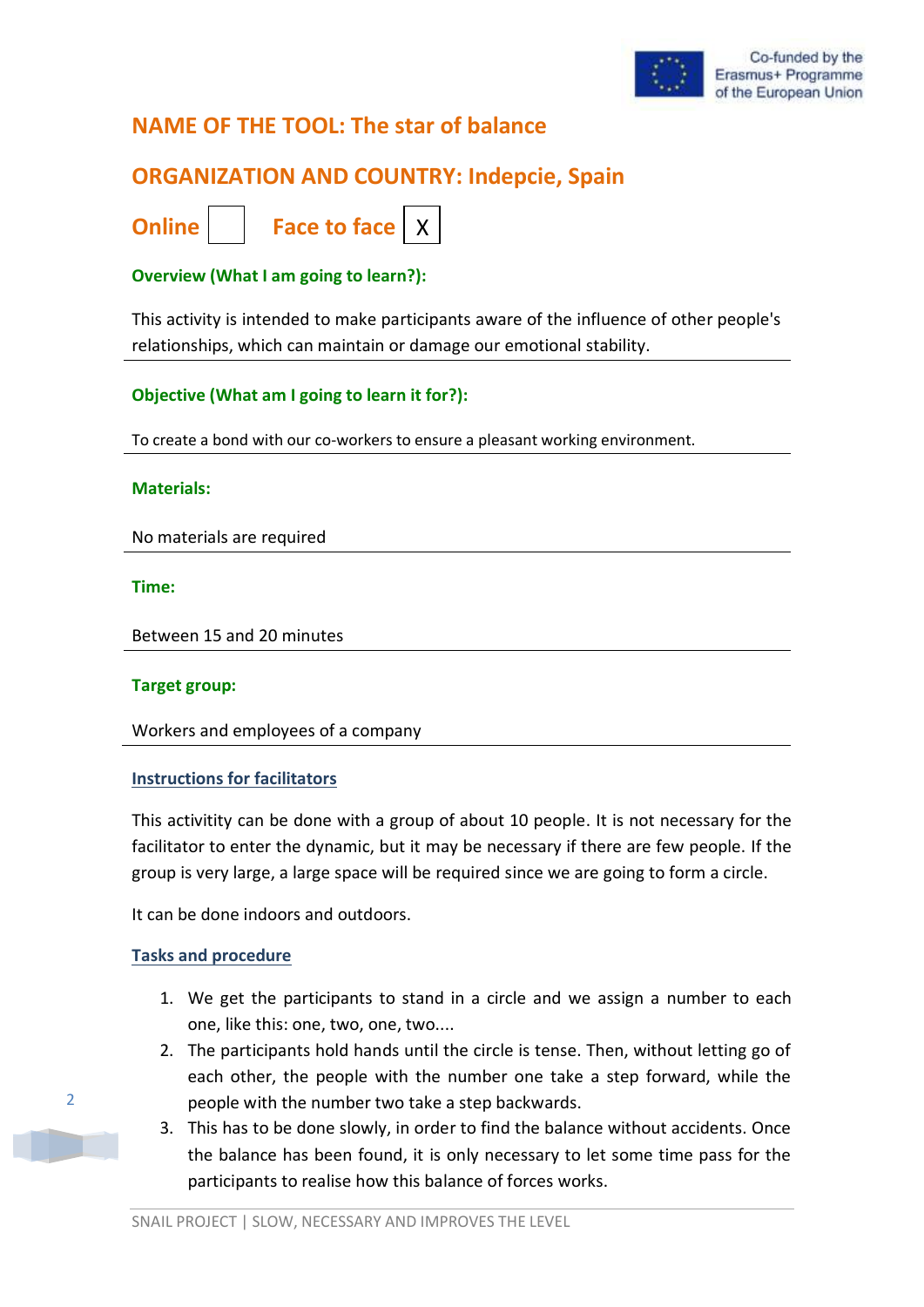- 4. The participants take steps again, but this time in reverse. That is, number 1 takes steps backwards and number 2 takes steps forwards, and so on.
- 5. Once the game is over, we move on to reflection.

## **Adaptation to online implementation**

As this activity requires physical contact it would be difficult to implement online.

#### **Connection with the skill**

This activity teaches us that everyone involved in a relationship, in this case a working relationship, is responsible for making it work. We have to focus on cooperation, common good, mutual benefit and conflict resolution. Relationships at work influence employee satisfaction and even the productivity of the company.

#### **Conclusion and evaluation**

Participants should have gained some understanding of the need to work as a team and to be empathetic and cooperative with each other in order to maintain balance. At the same time, this balance represents our emotional stability, which can be affected by the actions of others but can also be maintained with the help of others.